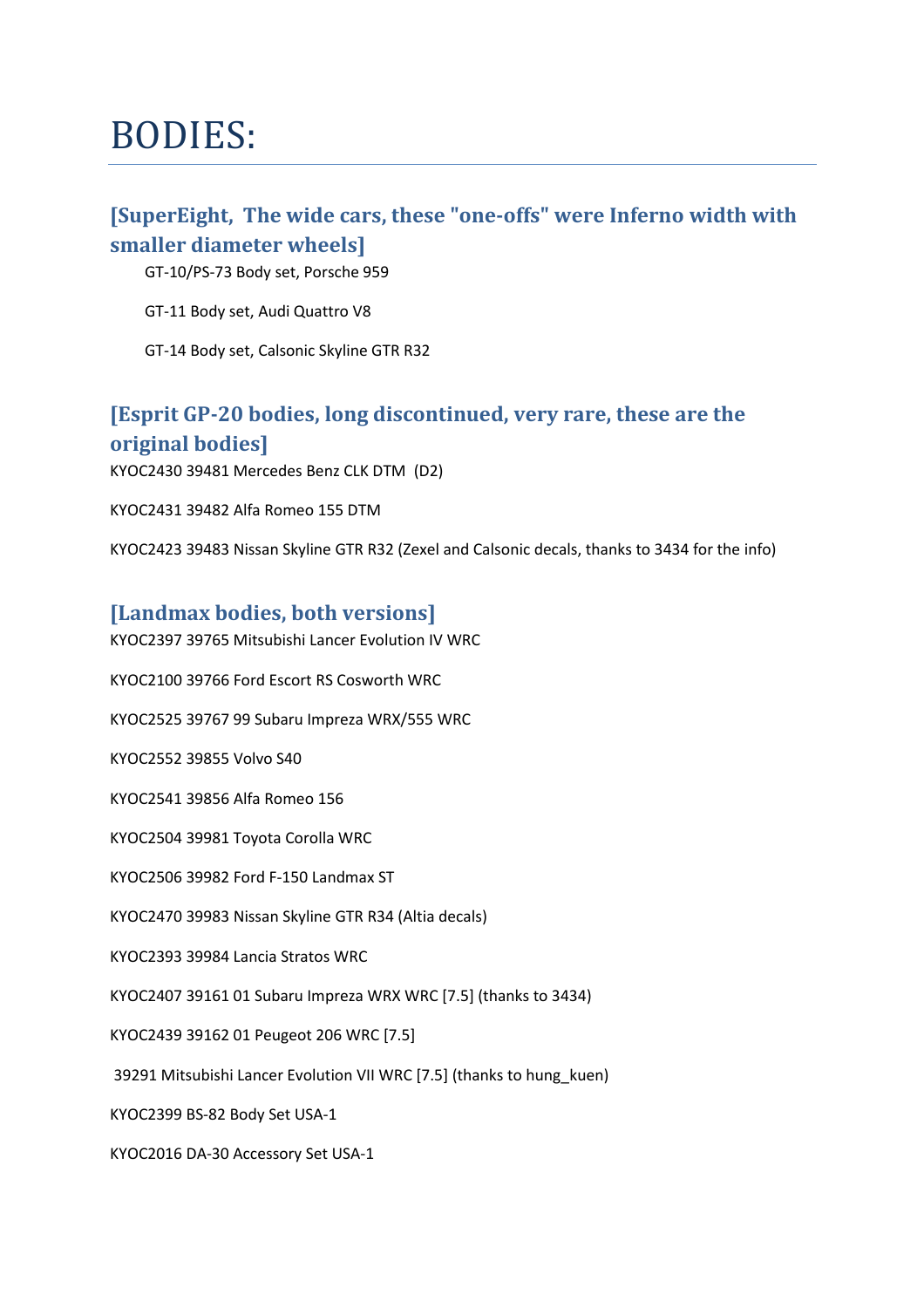KYOC2445 BS-119 Body set, Inferno

KYOC2446 BS-135 Body and wing set, Inferno ST

KYOC2570 FM029 Body Pins (10)

KYOC2556 TB-51 Body Posts (4)

### TIRES AND WHEELS: (2 per package)

#### [Original SuperEight wheels, these are 73mm/2.9" bead to bead diameter]

KYOC6332 GT-9 Wheels, version two 959 and Quattro (BBS type)

PS-70 Wheels, version one 959 (5 spoke)

GT-13 Wheels, Calsonic Skyline R32 (5 spoke, chrome)

GT-8 Tire set, SuperEight

KYOC6215 BS-132 Tires, Inferno ST

KYOC6407 BS-133 Wheels, Inferno ST

#### [Standard Landmax wheels and tires, 63mm/2.5" diameter]

KYOC6418 GT-37B 6 Spoke, Black

KYOC6419 GT-37S 6 Spoke, Silver

KYOC6341 GT-37W 6 Spoke, White

KYOC6421 GT-38B 5 Spoke, Black

KYOC6422 GT-38S 5 Spoke, Silver

KYOC6420 GT-38W 5 Spoke, White

KYOC6317 GT-46 15 Spoke, White (One-piece)

KYOC6322 GT-50 Wheels, Landmax ST, Chrome (Centerline type)

KYOC6545 GT-53 Lancia 5 Spoke front, Yellow

KYOC6546 GT-54 Lancia 5 Spoke rear, Yellow

KYOC6391 GT-52 5 Spoke, White (One-piece)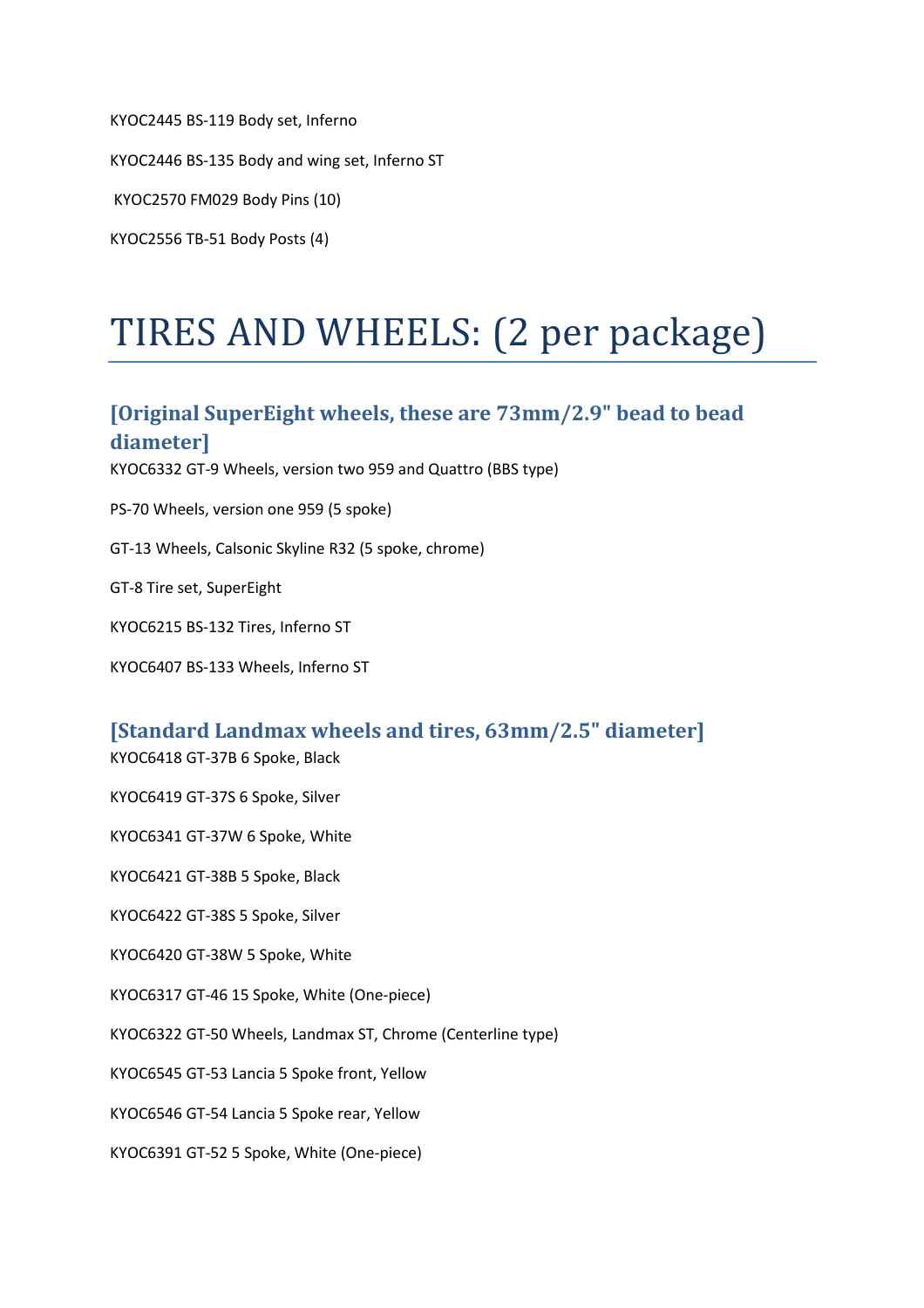GT-52S 5 Spoke, Silver KYOC6212 GT-39 Street tires, regular KYOC6240 GT-43 Rally tires, regular KYOC6216 GT-45 Racing slicks, soft KYOC6229 GT-49 Knobby tires, Landmax ST KYOC6217 GTW-4 Street tires, soft KYOC6081 GTW-5 Rally tires, soft

#### Other stuff:

KYOC3909 BS-59 Wheels, Turbo Burns (5 spoke white front) BS-58 Wheels, Turbo Burns (5 spoke white rear) KYOC6396 BS-87 Wheels, USA1 Nitro Crusher KYOC6218 BS-83 Tires, Nitro Crusher BS-105 Wheels, Inferno (7 spoke, yellow) BSW-80 Wheels, Inferno (5 spoke, various colors) KYOC6519 (Blue) KYOC6520 (Green) KYOC6521 (Pink) KYOC6523 (Yellow) KYOC6524 (White) BSW-71 Wings (various colors) KYOC4648 (Gun Metallic) KYOC4679 (Blue) KYOC4680 (Green) KYOC4681 (Orange) KYOC4684 (Yellow) KYOC4687 (White)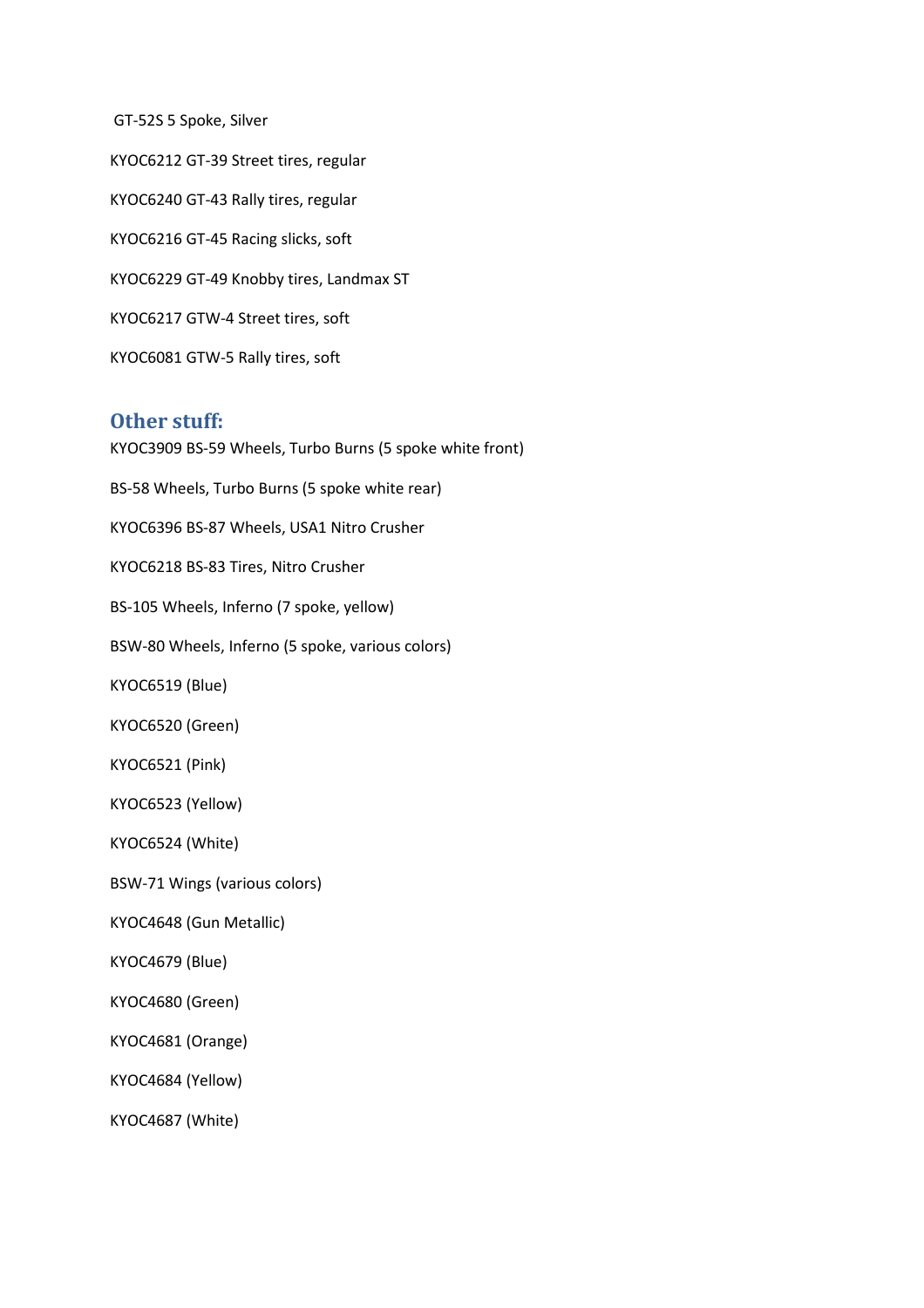## SUSPENSION, BRAKES AND STEERING:

KYOC6042 GT-31Z Suspension arms, lower, GP-20/Landmax1 (4) KYOC6043 GT-32Z Suspension arms, upper, GP-20/Landmax1 (4) KYOC6063 BS-6 Suspension arms, lower, Burns/USA1 (4) KYOC6064 BS-7 Suspension arms, upper, Burns/USA1/Inferno/SuperEight (4) KYOC6056 BS-56 Suspension arms, lower, Inferno/SuperEight (4) KYOC4233 BS-8 Front hub carriers, GP-20/Landmax1/Burns/USA1 (2) KYOC4236 BS-19 Steering knuckles, GP-20/Landmax1/Burns/all Inferno except ST (2) KYOC3721 BS-57 Front hub carriers, all Inferno/SuperEight (2) KYOC4365 BS-76 Steering knuckles, Inferno ST/USA1/SuperEights (2) KYOC4360 KC-7 King pins (4) Burns/USA1/Inferno/SuperEight/GP-20/Landmax1 KYOC4969 GT-33Z Rear hub carriers, GP-20/Landmax1&2 (2) KYOC4234 BS-9 Rear hub carriers, Burns/USA1/Inferno/SuperEight (2)

#### the below parts can also be used on an Inferno or SuperEight

KYOC3712 IF-5 Front hub carriers, MP-5/6 (2)

KYOC3624 IF-145 Front hub carriers, MP-7.5 (2)

KYOC4400 IF-6 Steering knuckles, MP-5/6/7.5/Landmax2 (2)

KYOC4410 IF-7 Steering knuckle collars, MP-5/6/7.5/Landmax2 (4)

KYOC5662 BS-13 Shaft set, Burns/USA1/Inferno/SuperEight/GP-20/Landmax1

- Qty Description
- 8 3mmx28mm
- 8 3mmx43mm
- 2 4mmx78mm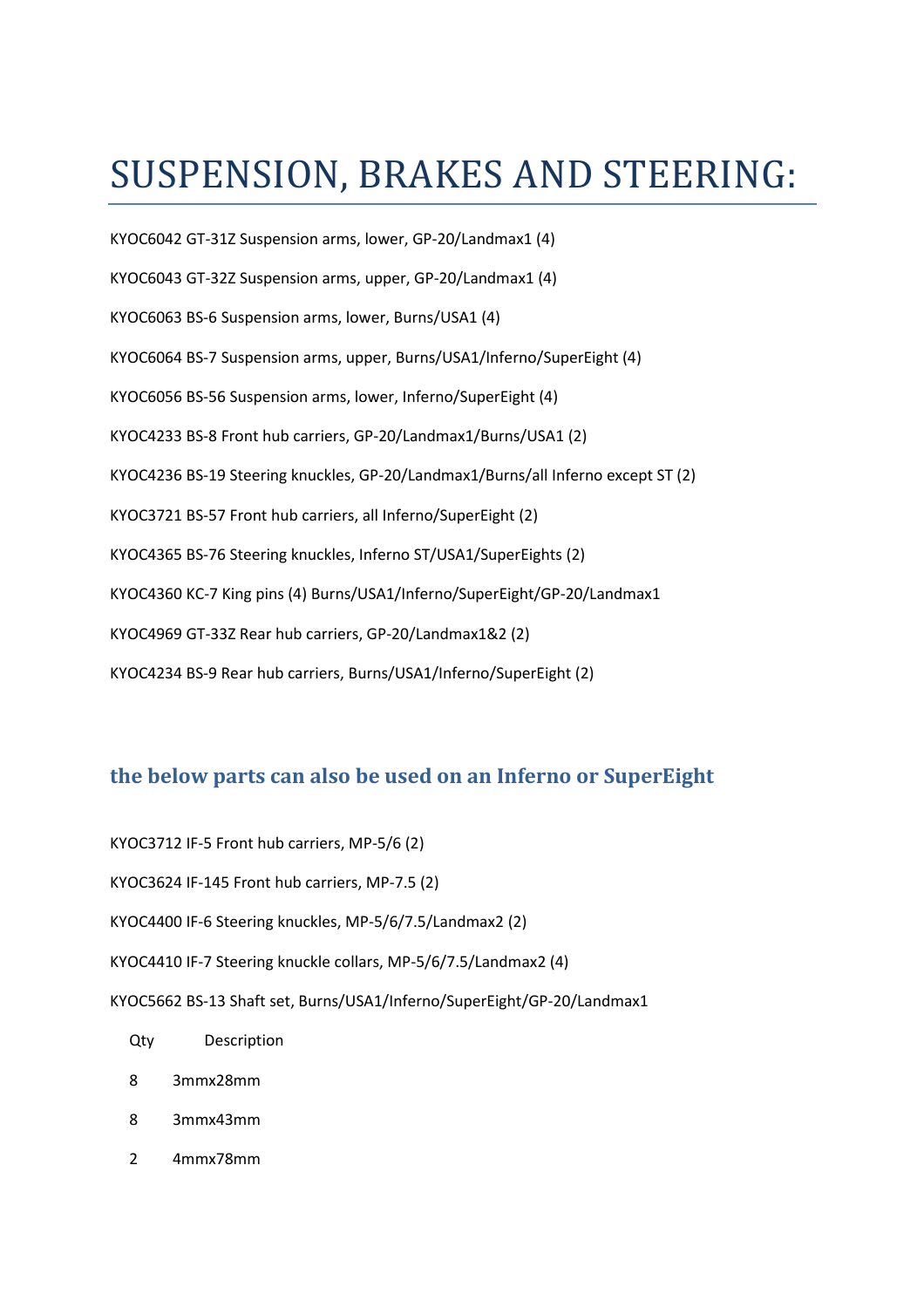2 4mmx67mm

KYOC6048 GT-48 3x39mm suspension bolt (4) newer style with one threaded end KYOC4840 BS-109 Plastic parts set, Inferno (includes rear toe-in blocks, 0,1,2 degree) KYOC6178 BS-023 Tie rod set

KYOC5815 BS-110 Front shock tower (aluminum, also includes alum. Inferno rear shock tower) KYOC5816 GT-6 Rear shock tower (plastic, stock replacement for GP-20/SuperEight/Landmax1) KYOC5391 GT-36Z Rod set

- 2 4 x 20 mm threaded rods
- 4 4 x 14 mm threaded rods
- 4 5 x 25 mm threaded rods

KYOC5633 BS-22 Servo saver bellcrank set (stock type replacement)

KYOC6094 BS-116 Suspension plate set (2) mounts to bulkheads and retains hingepins

KYOC2611 BS-113 Brake set, Inferno (2) stock replacement w/ fiber liners (includes brake cam etc.)

KYOC9882 1382 E-clip 2.5mm (10) for 3mm shafts

KYOC9883 1383 E-clip 3mm (10) for 4mm shafts

# [Option parts]

KYOC2574 IF-53 Brake set, MP6 (vented stainless steel discs (2), pads (4) and liners (4)

KYOC2598 92985 Hard brake lining, MP-6 (4)

KYOC2609 92986 Soft brake lining, MP-6 (4)

KYOC2585 IF-133 Steel brake discs, MP-7.5 (standard) (2)

KYOC2586 IF-134 Brake disc set, MP-7.5 (standard, includes 2 discs, 4 calipers, 4 liners, screws to mount 2 disc setup)

KYOC5498 IFW-122 Brake disc, MP-7.5 (Kanai 2/3) (1)

KYOC4208 SPW-51 Brake set, GP-10 Spider (vented stainless steel disc (1), pads (2) and liners (2)

KYOC2591 BSW-52 Fiber brake disc, Inferno (1)

KYOC2614 IF-28 Fiber brake set MP5 (2 plastic disks with 4 fiber liners, brake cams and calipers)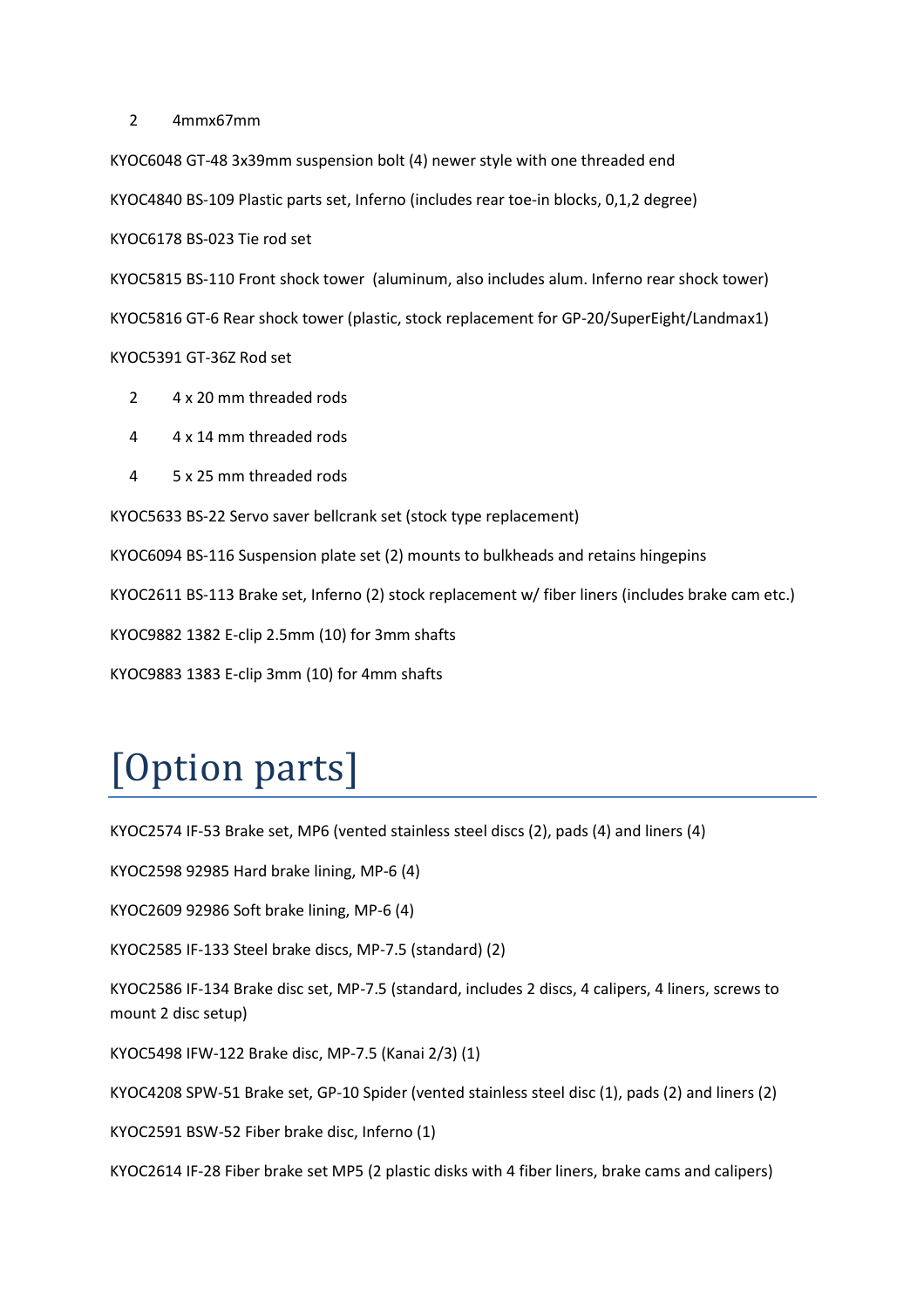KYOC5887 IFW-34 Special fiber brake disc, MP-6 (1)

KYOC3269 IFW-36 Disc plate bolt, MP-6 (4) half threaded, half smooth

DTXC2560 DuraTrax 6 disc brake system (complete)

DTXC2561 DuraTrax brake calipers (4)

DTXC2562 DuraTrax .063" Brake Disc (2) fiberglass

KYOC6176 GTW-2 Adjustable tie rod set, GP-20/Landmax1&2 (2) 5x25mm

KYOC6296 GTW-3 Adjustable upper turnbuckle set, GP-20 (2)

KYOC6178 BS-23 Tierod set, Burns/USA1/Inferno/SuperEight

BS-67 Upper turnbuckles, Burns/USA1/Inferno/SuperEight (5x40mm)

KYOC2750 GTW-7 Front body mount, 3mm carbon fiber

KYOC2751 GTW-8 Front shock tower, 3mm carbon fiber (tall)

KYOC2752 GTW-9 Rear shock tower, 3mm carbon fiber

KYOC4200 BSW-67 Ball bearing steering unicrank set, extra heavy duty (solid aluminum)

KYOC5777 BSW-86 Ball bearing steering unicrank set (aluminum/nylon)

KYOC3822 BSW-79 Front swaybar set

KYOC5953 BS-63 Rear swaybar set (includes 2 bars)

KYOC2156 W-0136 5.8mm aluminum ball, 3mm hole, hardened (10)

KYOC2171 LA-43 5.8mm Ball End (12)

BS-46 6.8mm ball, 3mm hole, aluminum

KYOC2157 W-0137 6.8 aluminum ball, 3mm hole, hardened (10)

KYOC2160 1296 6.8mm Ball End (12)

KYOC2243 92527 5.8mm flanged ball joint, hardened (4) 2mm or 2.5mm (?) hole

KYOC2164 92841 6.8mm flanged aluminum ball (10)

KYOC6196 IFW-2 Special tie rods, MP5 (2) aluminum tie rod kit, 4x40mm

## Shocks and parts

KYOC5675 BSW-41 Steel shock bushings, fit all (4)

KYOC5733 BSW-27 Front shocks, "Large Volume Shock", brownish aluminum (complete less oil)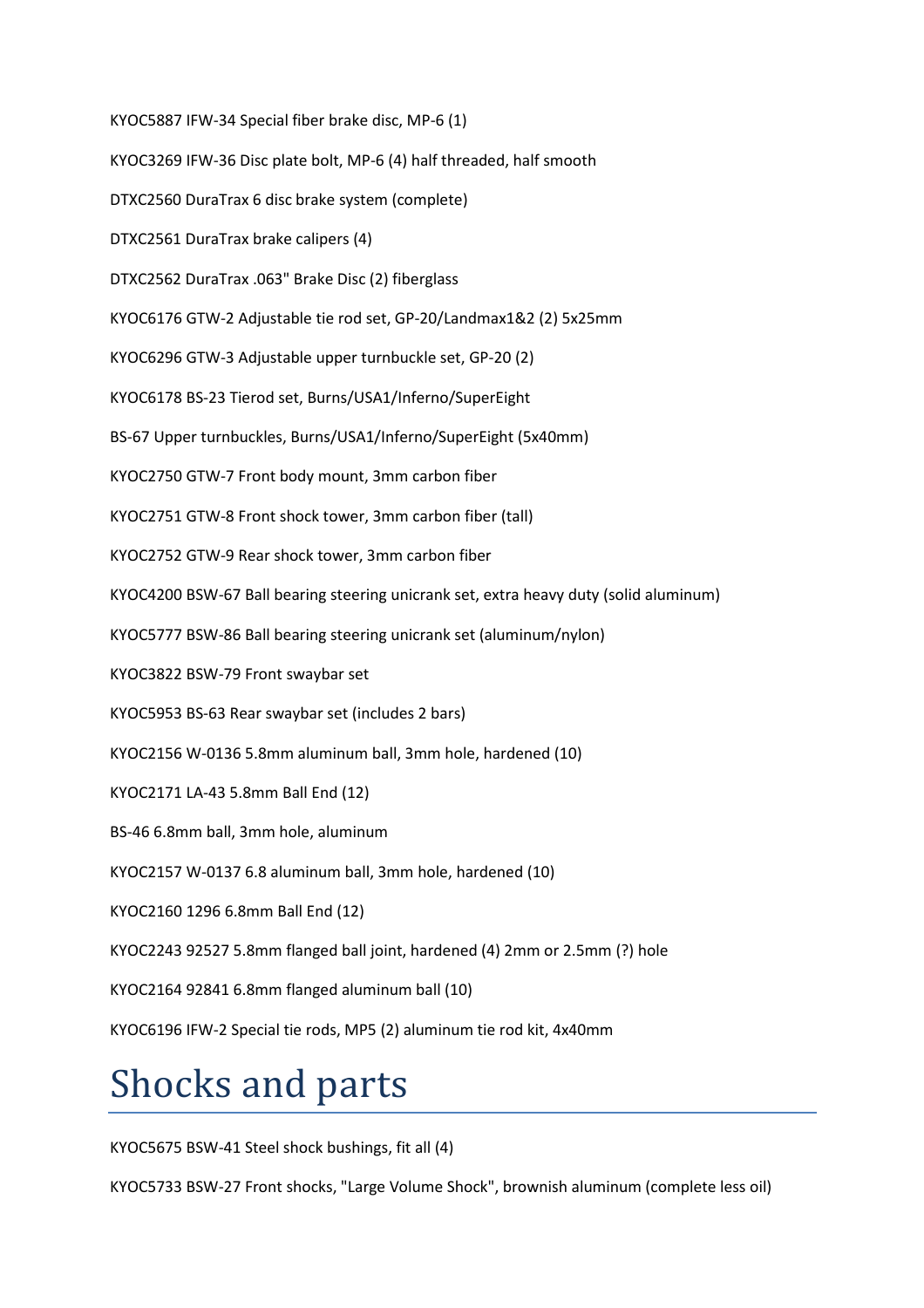KYOC5734 BSW-28 Rear shocks, "Large Volume Shock", brownish aluminum (complete less oil)

KYOC5634 BSW-56 Shock caps, "Large Volume" (2)

KYOC6276 BSW-72 Front shocks, "Turbo Big Shock", blue aluminum (complete less oil)

KYOC6277 BSW-73 Rear shocks, "Turbo Big Shock", blue aluminum (complete less oil)

KYOC5661 BSW-85 Shock caps, "Turbo Big Shock" (2)

KYOC6024 IFW-30 Front shocks, "Big Pressure Shock", teflon-coated silver aluminum (no springs or oil)

KYOC6026 IFW-61 Front shocks, "Big Pressure Shock", medium-long, teflon-coated silver aluminum

KYOC6025 IFW-31 Rear shocks, "Big Pressure Shock", teflon-coated silver aluminum (no springs or oil)

KYOC3128 IFW-30-1 Shock caps, Big Pressure (2)

KYOC4865 BSW-77 Preload adjuster set, Turbo and Big Pressure

KYOC5689 BSW-78 Shock boots, Turbo and Big Pressure (4)

KYOC6150 BSW-84 Teflon piston set, fit all, 2 1.2mm holes (2) opt. for TBS

KYOC5682 IFW-18 Shock pistons, fit all, 1 1.6mm hole, white (2) stock on BP

KYOC5683 IFW-19 Shock pistons, fit all, 2 1.3mm holes, black (2) opt. for BP

KYOC8019 IFW-115 Shock pistons, fit all, 2 1.4mm holes, white (2) opt. for BP

KYOC3124 IFW-30-2 Shock bushings, plastic (8)

KYOC4842 BSW-31 Plastic parts set, all

KYOC3307 BSW-32 Diaphragm top, all

KYOC4694 BSW-33 Rebuild set, all (O-rings, washers, balls, screws etc. for 2 shocks)

KYOC5772 BSW-74 Shock shaft 3x52mm, all (2) medium

KYOC5773 BSW-75 Shock shaft 3x61mm, all (2) long

KYOC8083 GTW-23 Onroad spring set, Landmax 2 (3 pairs, silver-soft, black-medium, gold-hard)

KYOC5850 BSW-65 Front spring set, soft (3 pairs, silver-soft, black-medium, gold-hard)

KYOC5833 BSW-30 Rear spring set (3 pairs)

KYOC5120 BSW-76 Rear spring set, soft (3 pairs, silver-soft, gold-medium, black-hard)

IFW-32R Front spring set, super soft, red (1 pair)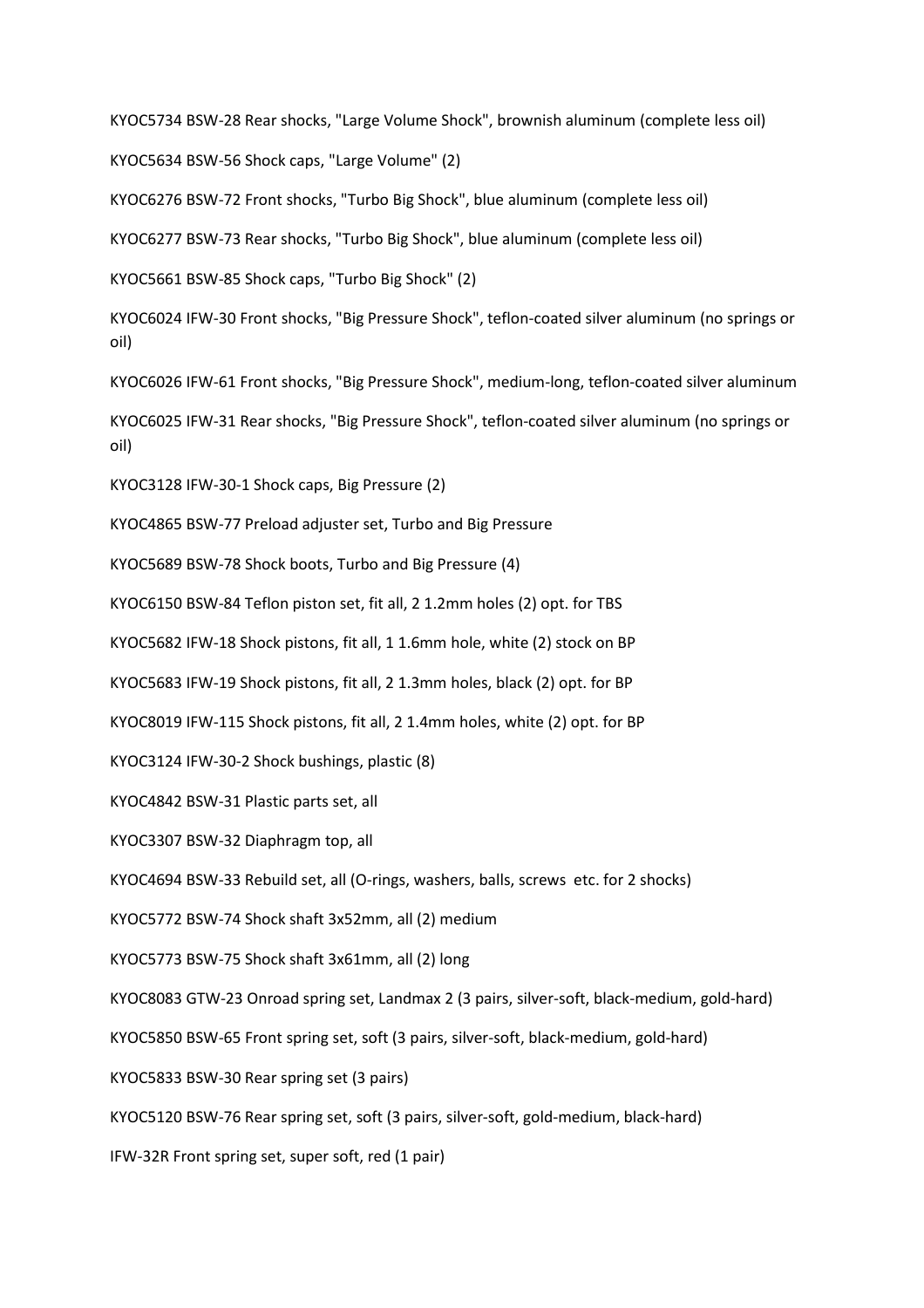IFW-32GR Front spring set, soft, green (1 pair) KYOC3052 IFW-32BL Front spring set, medium, blue (1 pair) KYOC3051 IFW-32W Front spring set, hard, white (1 pair) IFW-33R Rear spring set, super soft, red (1 pair) IFW-33GR Rear spring set, soft, green (1 pair) KYOC3054 IFW-33BL Rear spring set, medium, blue (1 pair) KYOC3053 IFW-33W Rear spring set, hard, white (1 pair)

#### CHASSIS AND DRIVETRAIN:

KYOC4543 GT-28 Main chassis, GP-20/Inferno/SuperEight/Landmax1 (2.5mm, non-countersunk)

 BS-120 Chassis, Stock on SuperEight and ? KYOC4936 BS-103 Radio tray KYOC4830 BS-115 Plate set (Steering assembly and center diff aluminum cover plates) KYOC3639 BS-100 Front bulkhead/gearbox KYOC4957 BS-101 Rear bulkhead/gearbox KYOC2804 BS-102 Center diff mount set (nylon)

# Diff parts

KYOC5573 BS-53 Shim set (includes 4 8x12mm and 4 12x16mm shims, useful for shimming the diffs)

KYOC3309 BSW-63 Diff O-rings (10) 6mm

KYOC3287 BS-106 Diff case (1) (includes gasket)

KYOC3278 BS-36 Diff bevel gears, large (2) (these are the ones inside the diff)

KYOC5656 BS-52 Shaft, 2.6x16mm (10) (pins which hold the large bevel gear to the drive cup)

KYOC3279 BS-37 Diff bevel gears, small (2) (these are the ones inside the diff, include shims)

KYOC2335 BS-107 Bevel gear shaft (6) (for small bevel gears)

KYOC3303 BS-39 Drive cup, front and rear diff outdrives, with shaft (2)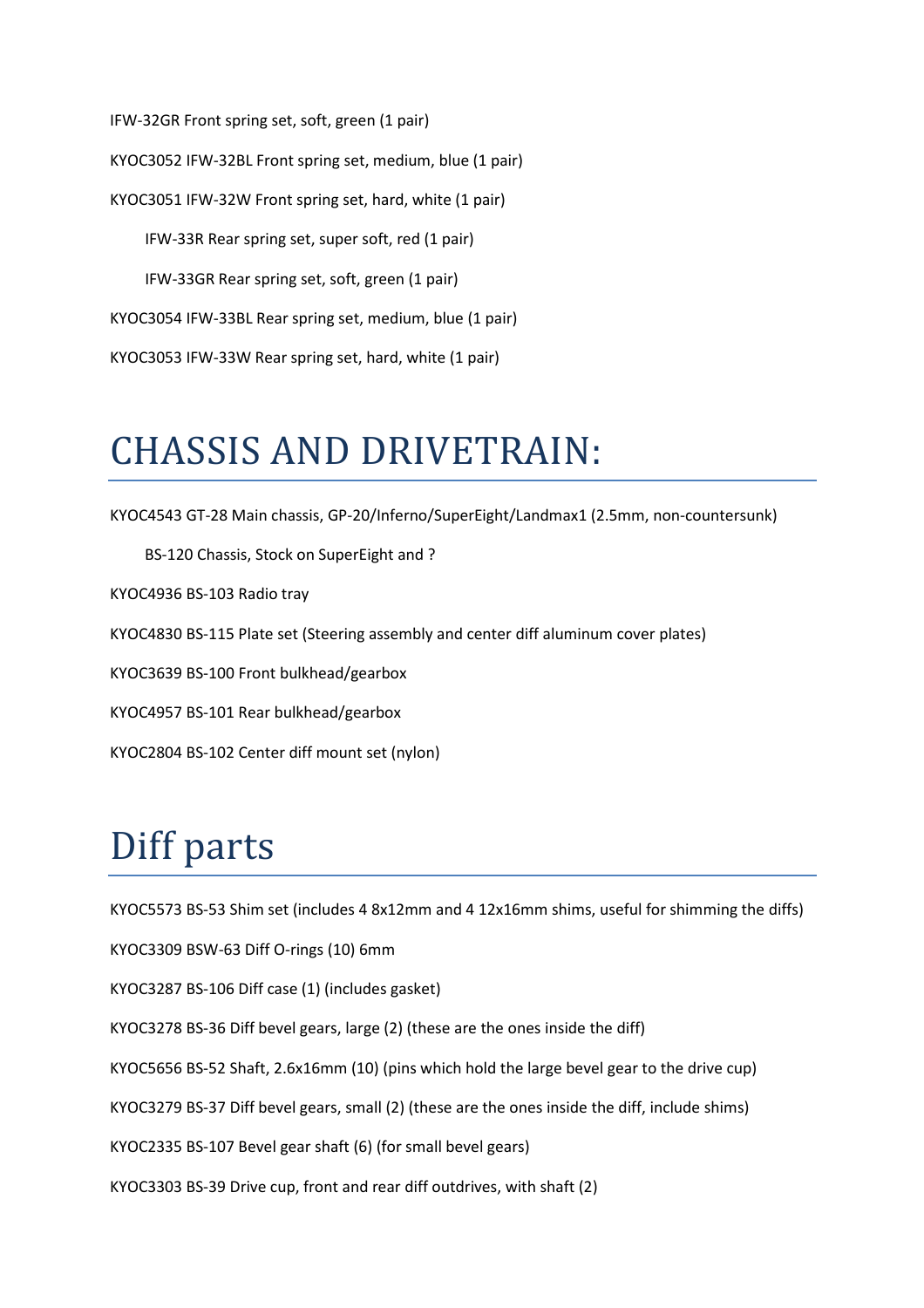KYOC2805 BS-111 Drive cup, center diff (2)

KYOC4709 BS-74 O-rings, 4mm, for various drive cups

KYOC4307 FM-185 Drive cup, front and rear diffs (2) (mount to drive pinion gear at bulkheads)

KYOC2325 BS-121 Bevel drive gear set, Inferno DX/SuperEight/Landmax1 (2) 1 large, 1 small, stock replacement type (15/43 tooth)

KYOC3663 BS-117 Front driveshaft, Inferno/SuperEight/Landmax1

KYOC6107 BS-45 Swing shaft, rear driveshaft for B/USA1/I/SE/LM1, also Burns/USA1/Inferno/SuperEight outdrives (2) "dogbone" type

KYOC6124 GT-34 Swing shaft, GP-20/Landmax1/2 (2) "dogbone" type, stock replacement outdrive shafts

KYOC3904 BS-75 Front wheel shaft, Inferno/SuperEight/GP-20/Landmax1 (2) for use with dogbones, stock replacement

KYOC6331 BS-17 Rear wheel shaft, Burns/USA1/Inferno/SuperEight/GP-20/Landmax1/2 (2) for use with dogbones, stock replacement

 (incorrectly shown as "BS-77" in Landmax1 manual, BS-77 was the part number for 8x16mm bushings)

KYOC6326 BS-33 Wheel stopper set (4) (19mm hex drive hubs, 2x16mm pins and 15mm o-rings included)

KYOC6327 BS-55 Wheel bolt (5) (includes 8x16mm wheel washers)

KYOC5900 GT-1 Spur Gear 51 tooth (stock replacement, red)

KYOC5895 BS-122 Spur Gear 53 tooth (Inferno DX, black)

## [Option parts]

KYOC2866 BSW-60 Chassis, Turbo Inferno, blue anodized

BS-108 Chassis, Option for SuperEight and ?

KYOC6113 GTW-1 Universal swing shaft set, GP-20/Landmax1/2 (2)

KYOC6288 BS-20 Universal swing shaft set, Burns/USA1/Inferno/SuperEight/MP-5/6 (2)

KYOC2831 BSW-55/GTW-6 Special aluminum center diff mount

GTW-10 Radio tray, 3mm carbon fiber

KYOC4939 BSW-54 Radio posts, purple aluminum (3)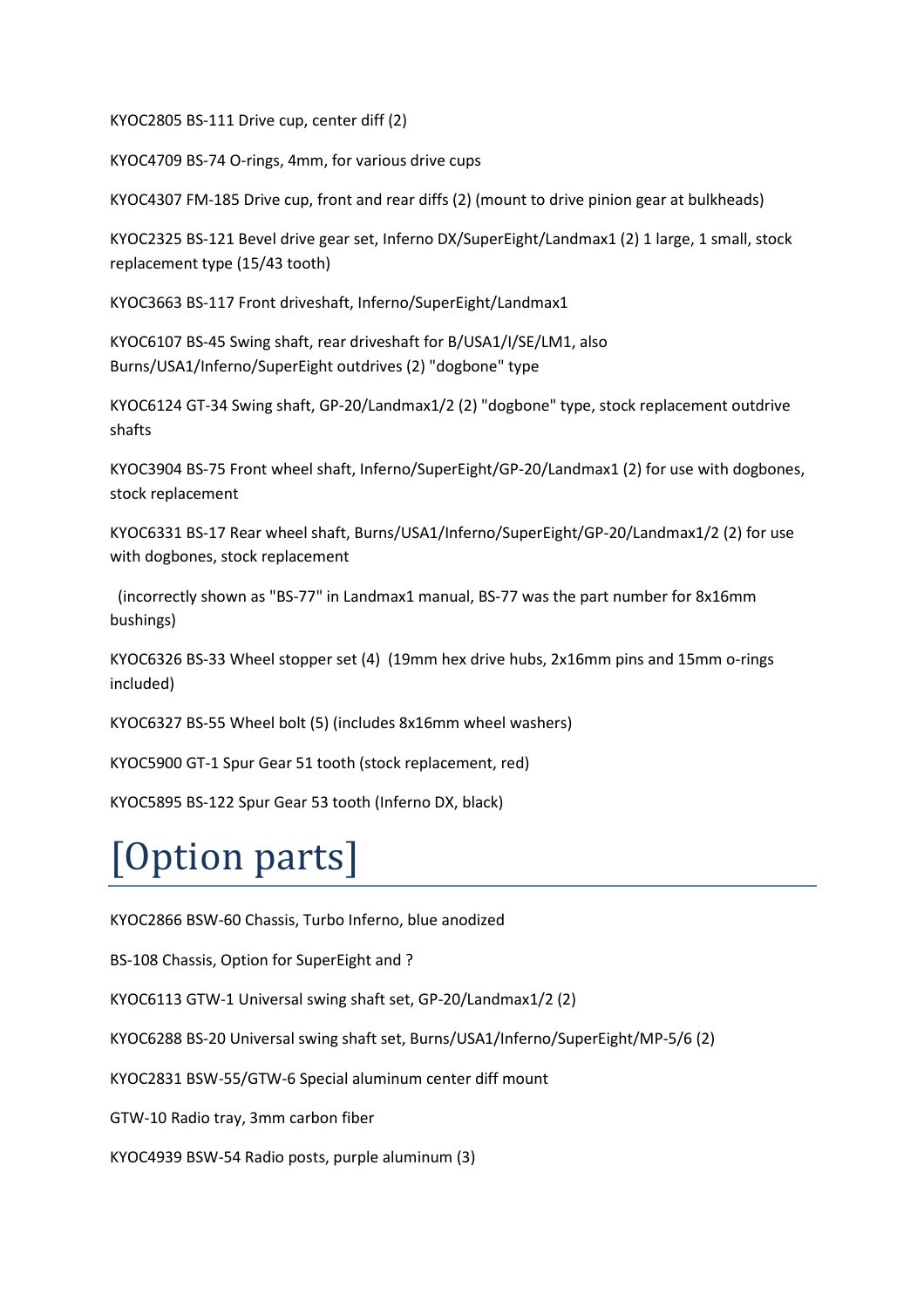KYOC4917 IFW-56 Radio posts, blue aluminum (4)

KYOC3321 BSW-1 Drive bevel small, hardened Turbo Burns/Inferno (1) (15 tooth)

KYOC3322 BSW-2 Drive bevel large, hardened Turbo Burns/Inferno (1) (43 tooth)

KYOC3320 BS-14 Drive bevel gear set, Burns (15, 43 tooth)

KYOC3306 BS-41 Diff "cap" to allow use of BSW-2 or BS-14 (1)

KYOC4562 IF-22 Plastic spur gear, MP5 46 tooth

KYOC4564 IFW-3 Steel spur gear, MP5 46 tooth

KYOC4552 IFW-58 Steel spur gear, MP5 48 tooth

KYOC4557 BS-11 Plastic spur gear, Burns/Inferno 53 tooth

KYOC4559 BSW-19 Steel spur gear, Burns/Inferno 53 tooth

DTXC3061 DuraTrax steel spur gear Burns/Inferno 51 tooth

DTXC3062 DuraTrax steel spur gear Burns/Inferno 55 tooth

KYOC2808 BSW-34 Adjustable center differential (aluminum spur gear mount) to allow use of steel gears)

KYOC4551 IF-26 Spur gear mount, MP5 (this will also allow for steel spurs when used with an 8mm collar)

KYOC3732 BSW-82 One-way center diff (for single speed cars)

KYOC3731 BSW-83 Drive cups for BSW-82 (replacements for outdrive cups)

### 2 Speed and parts

KYOC6172 GT-30 complete 2 speed kit, all GP-20/Inferno, 13/16 and 50/53 tooth

KYOC3535 GT-19 Flywheel (for use with threaded crankshaft engines)

KYOC4727 GT-20 Pilot shaft (for use with stock engine)

KYOC2938 GT-21 Clutch bell, 2 speed 13/16

KYOC4320 GT-22 Drive cups, 2 speed (2) 2 5x4mm setscrews included

KYOC2231 GT-23Z Bearing collar, 2 speed (4 pieces)

GT-24 Clutch set, 2 speed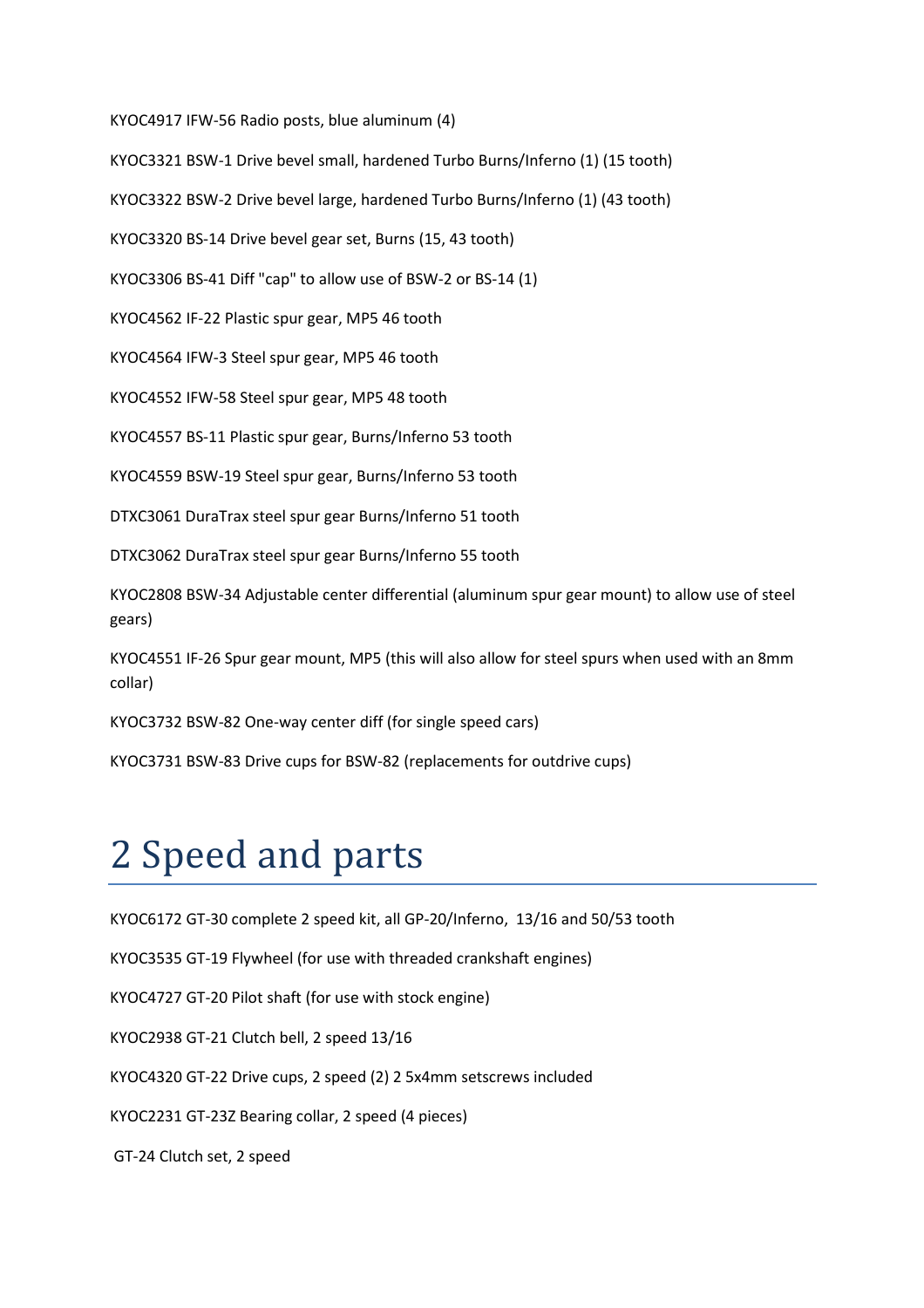KYOC5913 GT-25 Spur gear set 2 speed 50/53 KYOC4690 GT-26 One-way bearing, 2 speed (new washer included) KYOC4689 GT-27 Main shaft, 2 speed KYOC4501 GT-29 4x4mm locking setscrew (10) 92391 Front driveshaft, 2 speed, 75mm 39505 One-way main shaft kit, 2 speed (replaces GT-27, allows front one-way action)

## ENGINE, CLUTCH, and EXHAUST:

- 74022 GS-21R engine, complete, new style (black head)
- {GS-21 replacement parts]
- 6520-01B Carb body, GS-21R
- 6520-06 Oil seal, GS-21R
- 6520-15 Carb dust cover boot
- 6520-16 Carb seals, GS-21R (o-rings)
- 6520-43 Carb, GS-21R, 7mm, new style
- 6520-39 Carb, GS-21R, 8mm, optional for new style
- 6520-42 Cylinder head, GS-21R, new style black 9 fin (with head gasket)
- 6520-32 Head gasket, GS-21R
- 6520-05 Flywheel spacer, GS-21R, old style
- 6520-40 Flywheel spacer, GS-21R, new style
- 6520-10 Flywheel shim, GS-21R
- 6520-30BB Crankcase, GS-21R, bearings installed (not sold separately)
- 6520-12 Piston pin, GS-21R
- 6520-13 Connecting rod, GS-21R
- 6520-14 Carb stopper, GS-21R (retaining bolt)
- 6520-17 Pullstart assembly, GS-21R
- 6520-18 Screw set, GS-21R (2 3x8mm for backplate and 4 3x12 for head)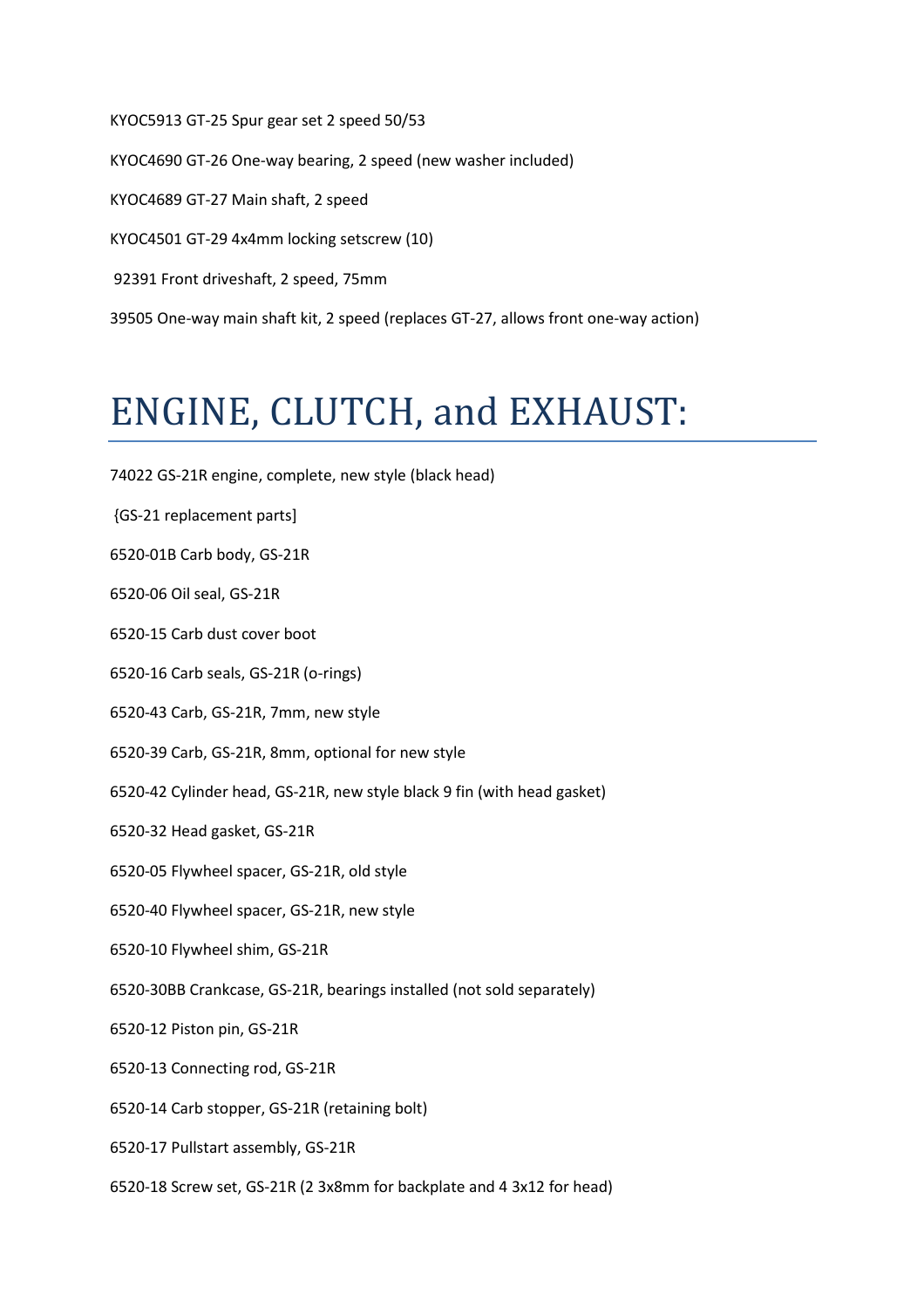6520-34 Piston and sleeve, GS-21R 6520-17-1 One-way shaft and bearing, GS-21R 6520-17-2 Backplate, GS-21R, old style 6520-38 Backplate, GS-21R, new style 6520-17-3 Pullstart unit, no one-way bearing 6520-17-4 O-ring and shim, GS-21R (for backplate) 6520-41 Crankshaft, GS-21R, new style KYOC3548 GT-42 Flywheel (kit replacement) KYOC3047 BS-125 Clutch shoes, stock replacement (spring included) KYOC4630 GT-47 Tuned pipe, GP-20, includes rubber "elbow" (kit replacement) KYOC2034 BS-124 Rubber "elbow" (2) stock replacement

# [Option parts]

KYOC3458 BS-25 Adjustable engine mount set, no hardware included

KYOC3459 BSW-51 Special engine mount blocks (2) finned aluminum, purple anodized

KYOC2990 KC-45 Heavy duty clutch parts (2 shoes, 2 springs and washer included) 10mm thick black composite

KYOC3008 39673 Heavy duty Vespel clutch parts (2 shoes, spring and washer included) 10mm thick tan material

KYOC3050 92405 Replacement clutch springs for KC-45 or 39673 (4)

KYOC4222 92741 Hard clutch spring, blue, for KC-45 or 39673 (4)

KYOC3531 BSW-57 Flywheel, SG (for pilot shaft engines)

KYOC3532 BSW-58 Flywheel nut, SG (required for BSW-57)

KYOC2970 BSW-59 Clutch bell guide, SG (required for BSW-57)

KYOC6607 MAW-8 Clutch bell guide, SG (required for Mad Force 3 speed)

KYOC3536 BSW-22 Flywheel, for O.S. 21 or threaded crankshaft engines(EX-B, RX-B, RZ-B, RG, V99, V01)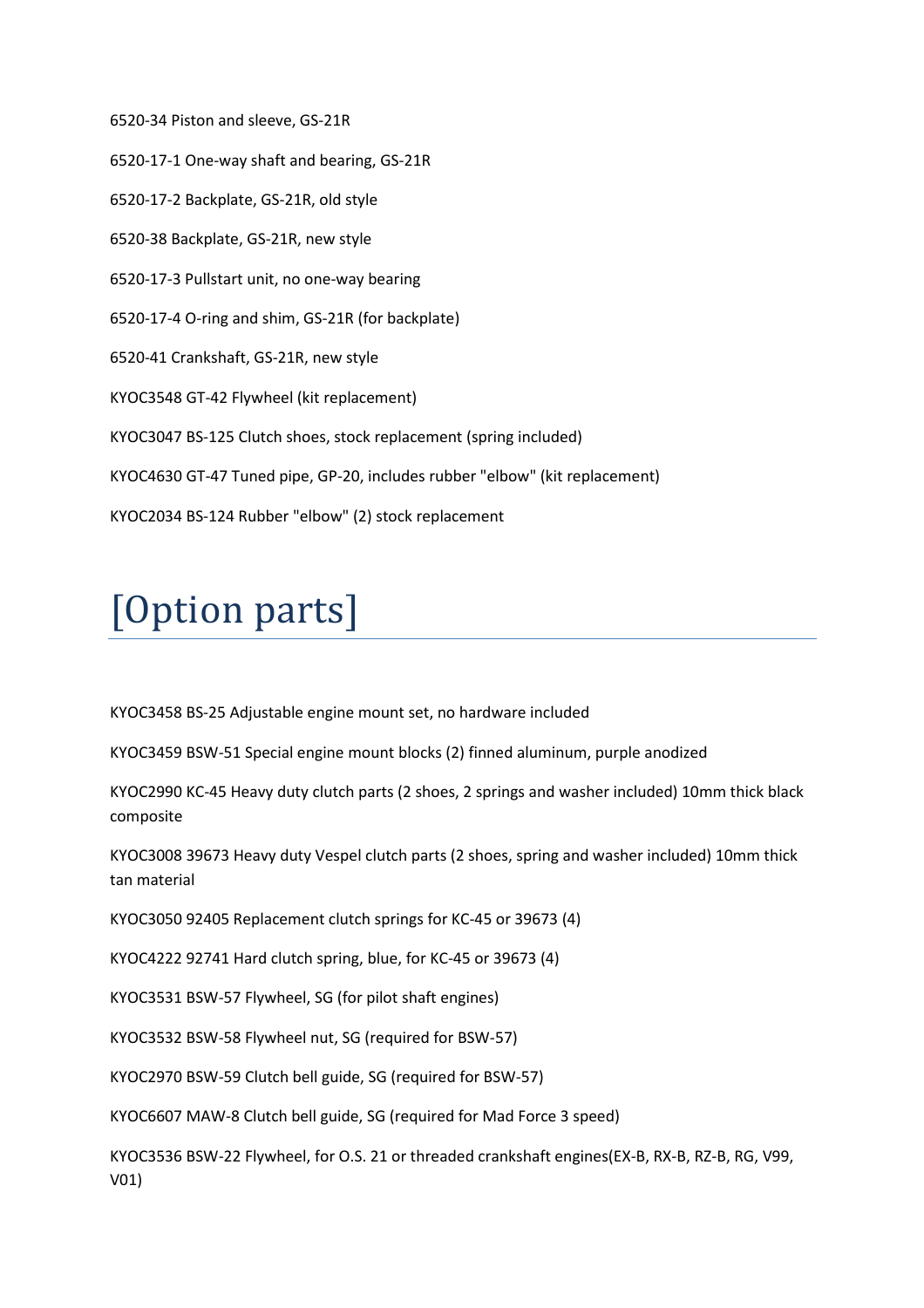KYOC3528 IFW-50 Flywheel, 3 shoe type Thickness: 10.5mm (20.9mm Including Pins)

KYOC3527 IFW-51 Flywheel, 3 shoe type, for OS with double brake discs - Thickness: 14mm (24.2mm w/ Pins)

KYOC3529 IFW-54 Clutch nut, SG type, with groove for 3 shoe clutch

KYOC4712 IFW-55 Pilot shaft. for threaded engines, with groove for 3 shoe clutch

KYOC3013 IFW-52 Clutch shoes, for 3 shoe flywheel (3) washer included

IFW-136 Aluminum shoes, for 3 shoe flywheel, blue anodized

KYOC3014 IFW-53/M/S/H Clutch springs, for 3 shoe setup, standard, medium, soft-3015

KYOC3533 BS-44 Flywheel, Burns

KYOC3535 GT-19 Flywheel (included with GT-30 2 speed)

KYOC2949 FM-82 Clutch bell, 11 tooth, uses 5x8mm bearing setup or roller/needle bearing KYOC2950 SD-53 Clutch bell, 12 tooth, uses 5x8mm bearing setup or roller/needle bearing KYOC2955 SD-54 Clutch bell, 13 tooth, uses 5x8mm bearing setup or roller/needle bearing KYOC2924 92614 Clutch bell,14 tooth, uses 5x10mm bearings KYOC2925 92615 Clutch bell,15 tooth, uses 5x10mm bearings KYOC2926 92616 Clutch bell,16 tooth, uses 5x10mm bearings KYOC2927 92617 Clutch bell,17 tooth, uses 5x10mm bearings KYOC2928 92618 Clutch bell,18 tooth, uses 5x10mm bearings KYOC4205 BSW-68 Clutch bell 13 tooth, uses 5x10mm bearings KYOC4206 BSW-69 Clutch bell 14 tooth, uses 5x10mm bearings KYOC4207 BSW-70 Clutch bell 15 tooth, uses 5x10mm bearings KYOC2966 BSW-62 Clutch bell 16 tooth, uses 5x10mm bearings GTW-40-4 Clutch bell, 20 tooth, uses 5x10mm bearings (8x10mm in .40 applications) KYOC2915 LD-70 Clutch roller bearing, Burns (5x8mm needle bearing) K8013 13 tooth clutch bell, K Factory, uses 5x10mm bearings K8014 14 tooth clutch bell, K Factory, uses 5x10mm bearings K8015 15 tooth clutch bell, K Factory, uses 5x10mm bearings K8016 16 tooth clutch bell, K Factory, uses 5x10mm bearings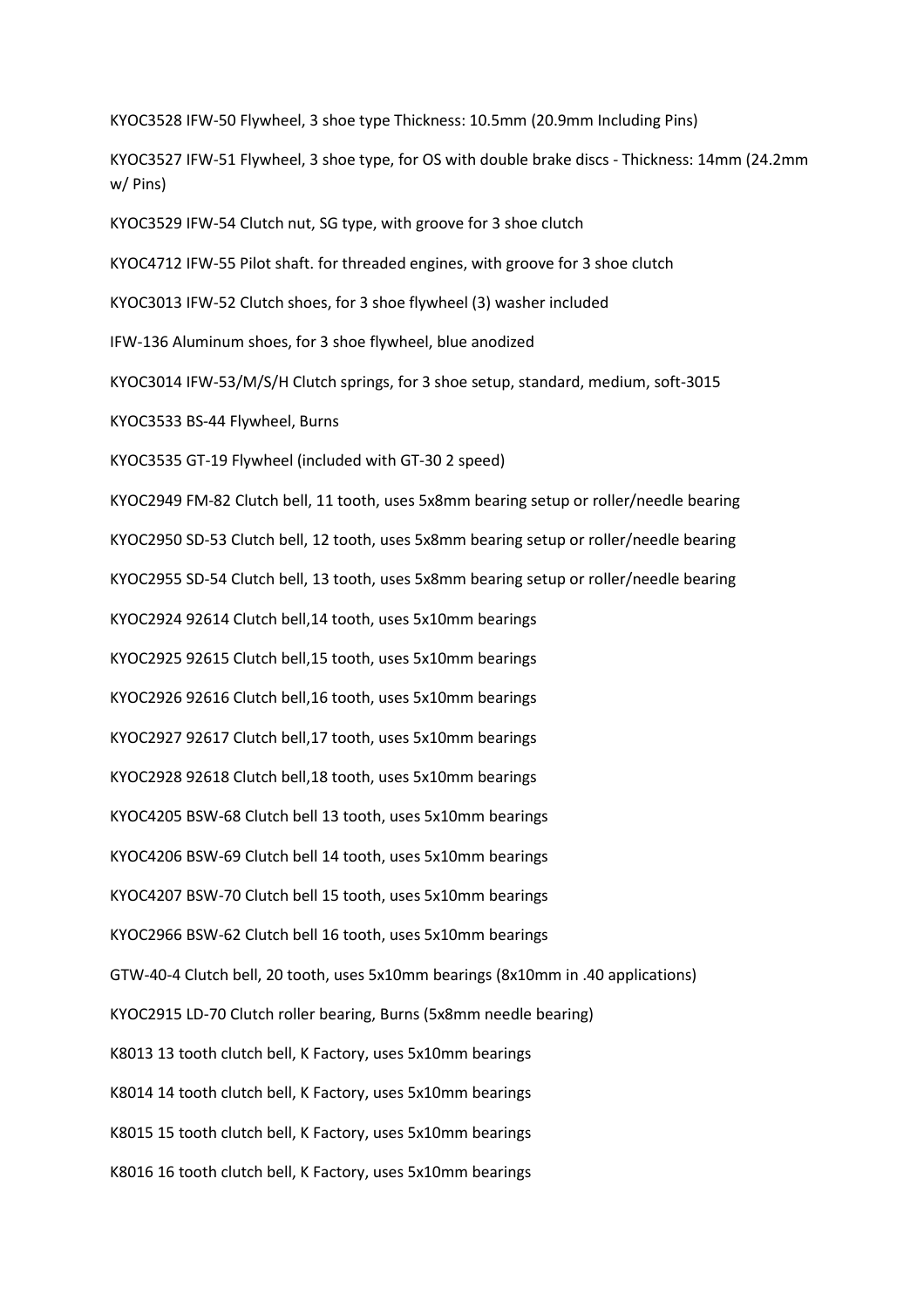K8017 17 tooth clutch bell, K Factory, uses 5x10mm bearings

K8018 18 tooth clutch bell, K Factory, uses 5x10mm bearings

KYOC3577 GTW-40 Four stroke mounting kit (for O.S. FS-40SC/SC-X)

includes: KYOC36211 GTW-40-1 Engine mount blocks KYOC36199 GTW-40-2 Flywheel .40 KYOC51299 GTW-40-3 Pilot shaft KYOC29311 GTW-40-4 Clutch bell, 20 tooth KYOC44977 GTW-40-5 Linkage horn KYOC45099 GTW-40-6 Muffler KYOC45055 GTW-40-7 Exhaust manifold, .40 KYOC29900 KC-45 Clutch shoes and spring KYOC34600 IF-41 Engine mount plates (Wide MP-5) KYOC2021 RM-11 Air filter assembly

### Misc. Hardware and accessories

KYOC4570 39514 Exhaust manifold MP5, for round port engines (includes spring)

KYOC4573 39516 Exhaust manifold MP5, for O.S. engines (includes 2 3x25mm bolts)

KYOC4576 BS-26 Exhaust manifold, Burns

KYOC4580 GT-7 Special exhaust manifold, 959/rear exhaust (will only fit GS-21 and O.S.)

KYOC4678 GT-2 Rear dual exhaust muffler (requires GT-7 or some fabrication)

KYOC6278 BSW-48 Tuned pipe

KYOC4658 IFW-37 Tuned pipe, FEMCA approved

KYOC3064 BS-123 Muffler, plastic

KYOC4650 92511 Tuned pipe mount MP5 (includes mount, setscrew and wire etc.)

#### MISC.

KYOC4012 BS-65 Fuel tank

KYOC4008 BS-118 Fuel tank o-ring set (5)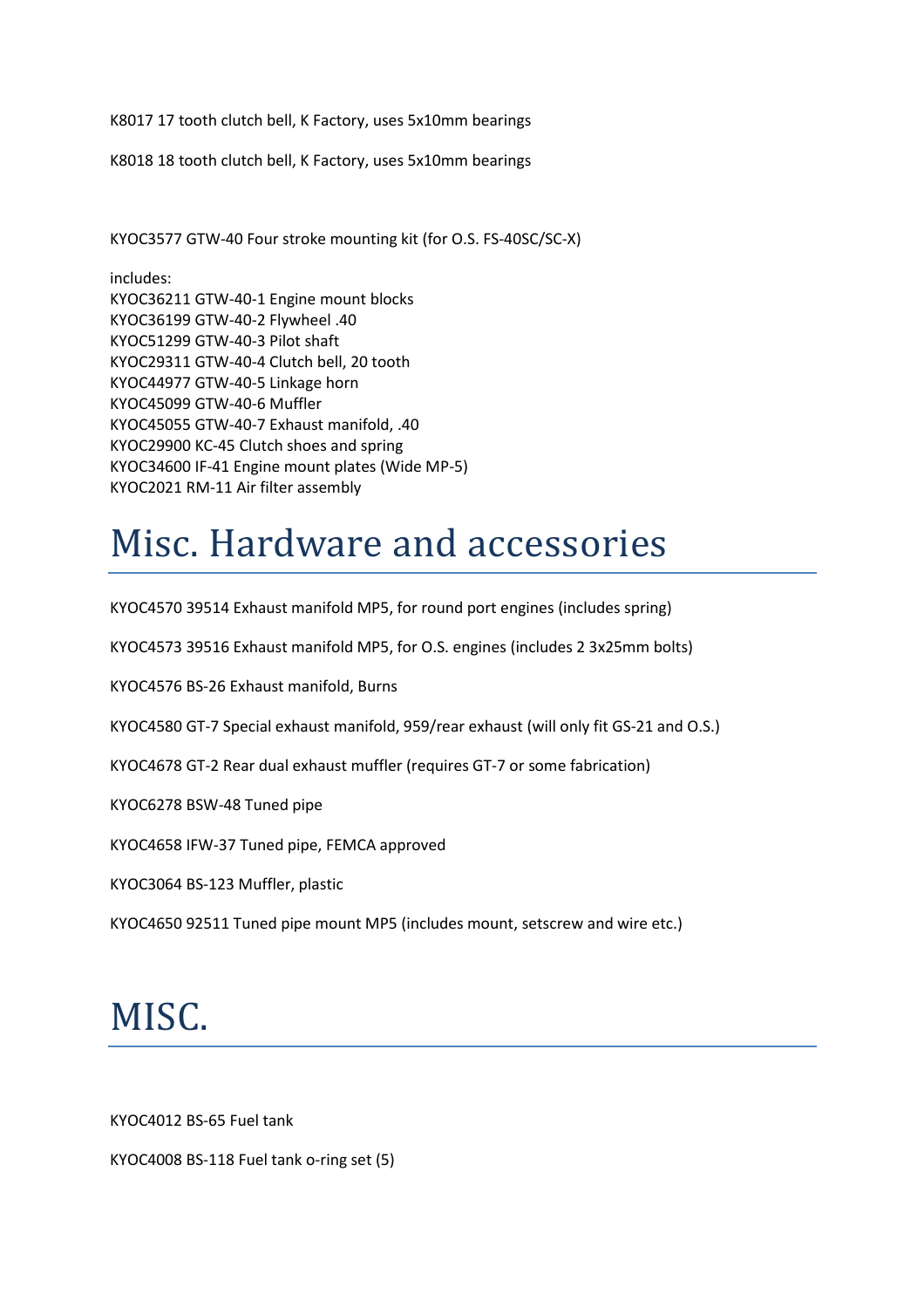KYOC4881 BSW-66 Fuel tank spring set KYOC3099 GT-3 Cooling fan set, GP-20 (can use 3x6x2.5mm bearings) KYOC3504 GT-4 Fan belts, GP-20 (2) KYOC3068 BS-72 Collars, aluminum (2 8mm collars, 2 6mm collars, 1 torque rod pivot) KYOC4709 BS-74 O-ring, 4mm "P-4" (for use in drive cups) KYOC4496 BS-114 Linkage set (throttle linkage) KYOC4958 GT-18Z Rear bumper/handle KYOC5748 GT-44B Side guards KYOC3640 GT-17B Front bumper

# [Option parts]

KYOC2678 39401 Bumper foam KYOC3645 BS-104 Front bumper, Inferno KYOC2630 GT-51 Front bumper, Landmax ST KYOC2638 BS-134 Front bumper, Inferno ST KYOC4894 92811C Receiver cover, clear KYOC4896 92811CB Receiver cover, blue KYOC2033 92304 Air cleaner, competition (MP5) KYOC2025 92304-2 inner filter elements (4) KYOC2036 92304-01 filter elements (2 inner, 2 outer) KYOC2031 1789 air cleaner elbows (2) black rubber KYOC2032 1948 Air cleaner oil KYOC4873 96321 Push choke button KYOC3978 39308 Fuel filter, "Maximizer" KYOE8076 1876 Fuel filter "C6" KYOC2051 1710 Antenna holder, special blue anodized clamp